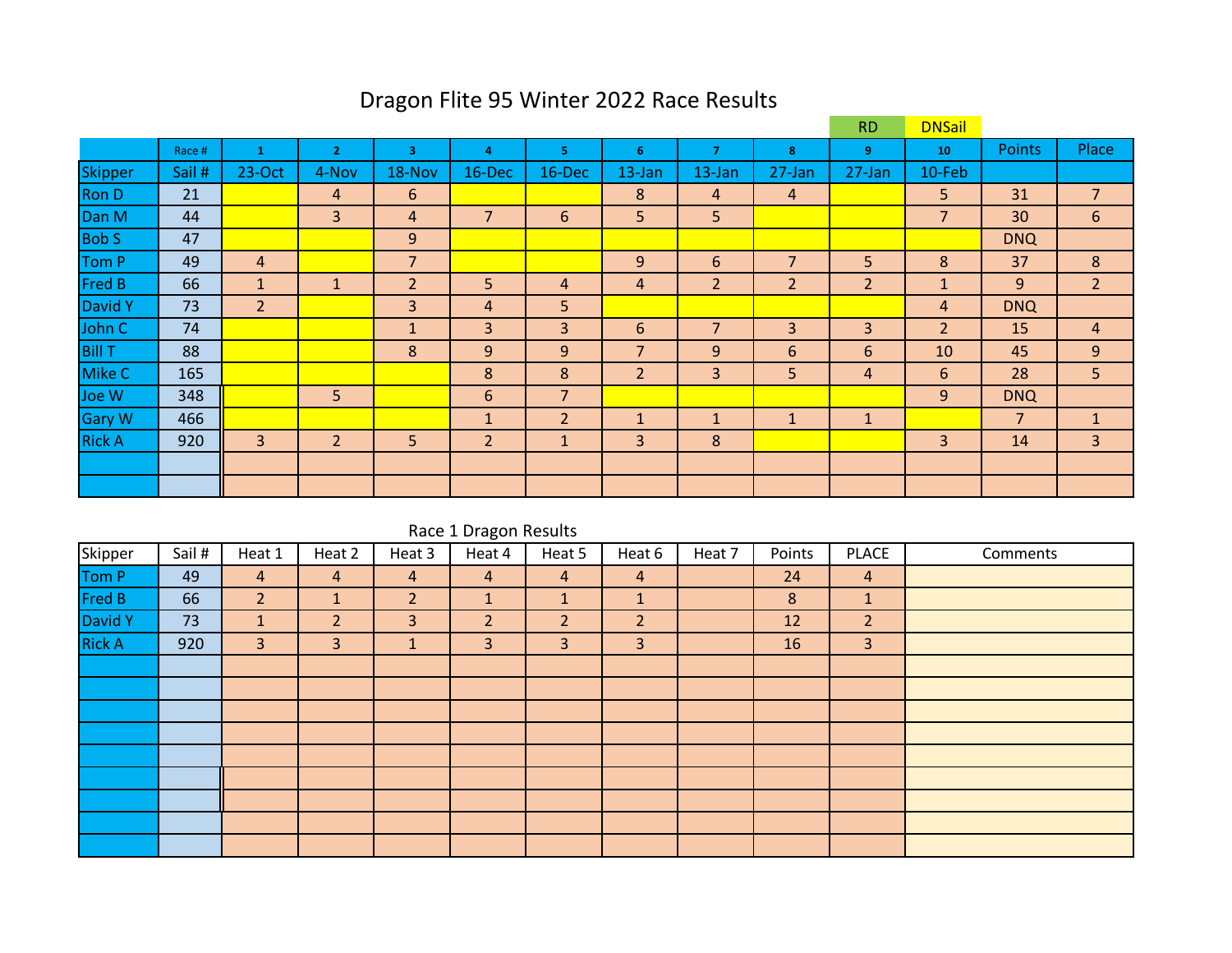| Skipper       | Sail # | Heat 1         | Heat 2         | Heat 3       | Heat 4         | Heat 5         | Heat 6         | Heat 7 | Points | <b>PLACE</b>   | Comments |
|---------------|--------|----------------|----------------|--------------|----------------|----------------|----------------|--------|--------|----------------|----------|
| Ron D         | 21     | $\overline{4}$ | $\overline{4}$ | 6            | 3              | $\overline{3}$ | $\overline{4}$ |        | 24     | $\overline{4}$ |          |
| Dan M         | 44     | $\overline{2}$ | $\overline{2}$ | 3            | 4              | 4              | 5              |        | 20     | $\overline{3}$ |          |
|               |        |                |                |              |                |                |                |        |        |                |          |
| Fred B        | 66     | $\overline{3}$ | $\mathbf{1}$   | $\mathbf{1}$ | $\overline{2}$ |                | $\overline{3}$ |        | 11     | $\mathbf{1}$   |          |
|               |        |                |                |              |                |                |                |        |        |                |          |
| Joe W         | 348    | 5 <sup>1</sup> | 5              | 5            | 5              | 5              | $\mathbf{1}$   |        | 26     | 5              |          |
| <b>Rick A</b> | 920    | ÷.             | 3              | 4            | ш              | $\overline{2}$ | $\overline{2}$ |        | 13     | $\overline{2}$ |          |
|               |        |                |                |              |                |                |                |        |        |                |          |
|               |        |                |                |              |                |                |                |        |        |                |          |
|               |        |                |                |              |                |                |                |        |        |                |          |
|               |        |                |                |              |                |                |                |        |        |                |          |
|               |        |                |                |              |                |                |                |        |        |                |          |
|               |        |                |                |              |                |                |                |        |        |                |          |

## Race 2 Dragon Results

Race 3 Dragon Results

| Skipper       | Sail # | Heat 1         | Heat 2         | Heat 3         | Heat 4         | Heat 5         | Heat 6         | Heat 7 | Points | <b>PLACE</b>   | Comments |
|---------------|--------|----------------|----------------|----------------|----------------|----------------|----------------|--------|--------|----------------|----------|
| Ron D         | 21     | $\overline{4}$ | $\overline{7}$ | 6              | 6              | 3              | 6              |        | 32     | 6              |          |
| Dan M         | 44     | $\overline{7}$ | 5              | 1              | 3              | $\overline{2}$ | 5              |        | 23     | $\overline{4}$ |          |
| <b>Bob S</b>  | 47     | 9              | 9              | 9              | 9              | 9              | 9              |        | 54     | 9              |          |
| Tom P         | 49     | 5              | 6              | 8              | 7              | 8              | $\overline{7}$ |        | 41     | $\overline{7}$ |          |
| Fred B        | 66     | $\mathbf{1}$   | $\overline{2}$ | $\overline{3}$ | 4              | 6              | $\overline{2}$ |        | 18     | $\overline{2}$ |          |
| David Y       | 73     | 3              |                | 5              | 5              | 4              | $\mathbf{1}$   |        | 19     | $\overline{3}$ |          |
| John C        | 74     | $\overline{2}$ | 3              | 2              | $\overline{2}$ |                | $\overline{4}$ |        | 14     | $\mathbf{1}$   |          |
| <b>Bill T</b> | 88     | 8              | 8              | 4              | 8              | 7              | 8              |        | 43     | 8              |          |
|               |        |                |                |                |                |                |                |        |        |                |          |
| <b>Rick A</b> | 920    | 6              | 4              | $\overline{7}$ |                | 5              | 3              |        | 26     | 5              |          |
|               |        |                |                |                |                |                |                |        |        |                |          |
|               |        |                |                |                |                |                |                |        |        |                |          |
|               |        |                |                |                |                |                |                |        |        |                |          |

Race 4 Dragon Results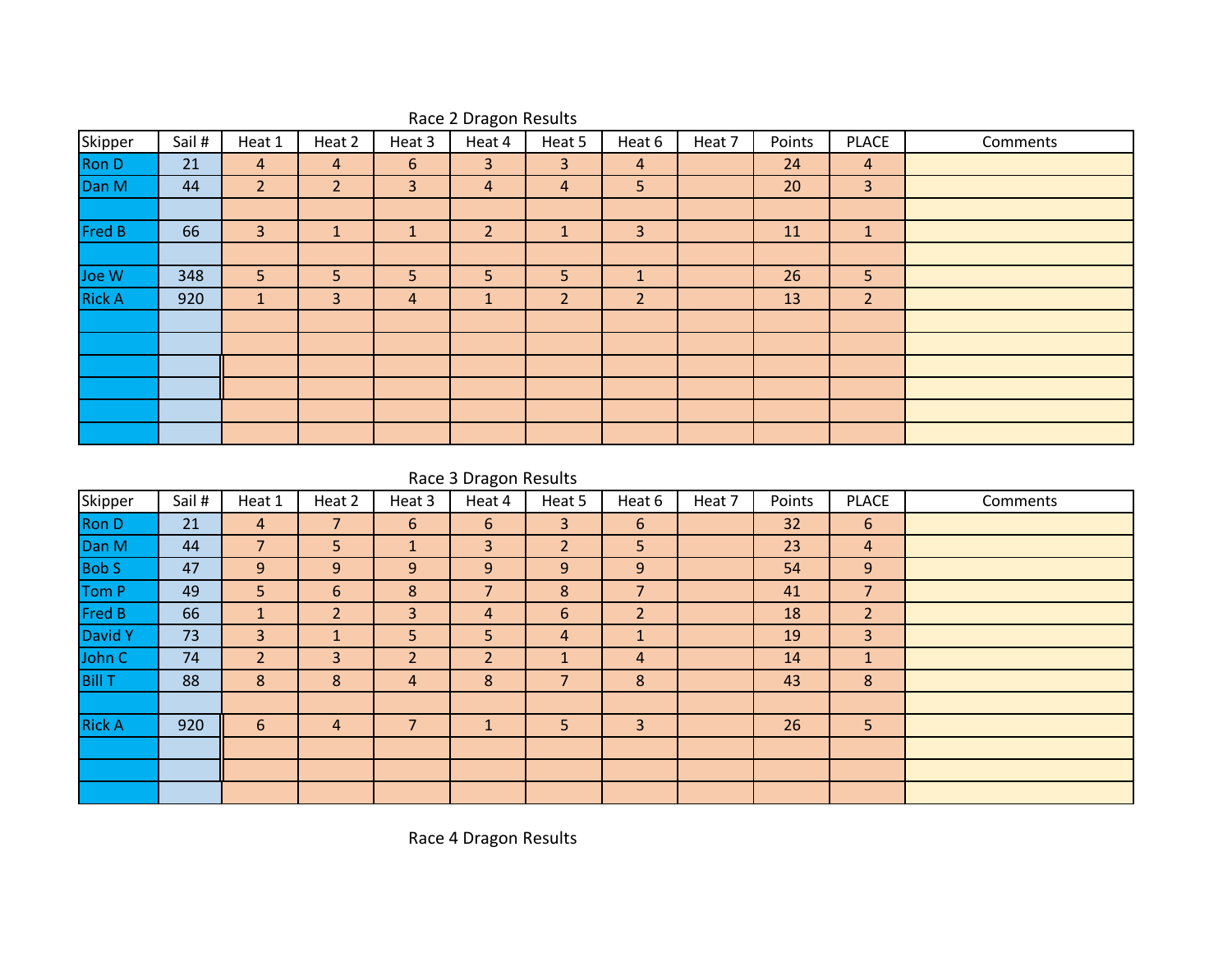| Skipper       | Sail # | Heat 1         | Heat 2         | Heat 3         | Heat 4         | Heat 5         | Heat 6         | Heat 7 | Points | <b>PLACE</b>   | Comments |
|---------------|--------|----------------|----------------|----------------|----------------|----------------|----------------|--------|--------|----------------|----------|
|               |        |                |                |                |                |                |                |        |        |                |          |
| Dan M         | 44     | 7              | 8              | 4              | 6              | 7              | 5 <sup>5</sup> |        | 37     | $\overline{7}$ |          |
|               |        |                |                |                |                |                |                |        |        |                |          |
| Joe W         | 48     | 8              | 6              | 5              | 5              | $\overline{2}$ | 6              |        | 32     | 6              |          |
|               |        |                |                |                |                |                |                |        |        |                |          |
| <b>Fred B</b> | 66     | 3              | $\overline{2}$ | 6              | 5              | 6              | 9              |        | 31     | 5              |          |
| David Y       | 73     | 4              | 3              | 8              | 3              | 4              | $\overline{2}$ |        | 24     | 4              |          |
| John C        | 74     | $\overline{2}$ | 4              | $\overline{2}$ | 7              | 3              | 3              |        | 21     | 3              |          |
| <b>Bill T</b> | 88     | 9              | 9              | 9              | 9              | 9              | 8              |        | 53     | 9              |          |
|               |        |                |                |                |                |                |                |        |        |                |          |
| <b>Gary W</b> | 466    | $\mathbf{1}$   | $\mathbf{1}$   | $\mathbf{1}$   | $\mathbf{1}$   | $\mathbf{1}$   | $\mathbf{1}$   |        | 6      | $\mathbf{1}$   |          |
| <b>Rick A</b> | 920    | 5              | 5              | 3              | $\overline{2}$ | 5              | $\mathbf{1}$   |        | 21     | $\overline{2}$ |          |
| Mike C        | 165    | 6              | $\overline{7}$ | $\overline{7}$ | 8              | 8              | $\overline{7}$ |        | 43     | 8              |          |

### Race 5 Dragon Results

| Skipper       | Sail # | Heat 1         | Heat 2         | Heat 3         | $\tilde{\phantom{a}}$<br>Heat 4 | Heat 5         | Heat 6         | Heat 7 | Points | <b>PLACE</b>   | Comments |
|---------------|--------|----------------|----------------|----------------|---------------------------------|----------------|----------------|--------|--------|----------------|----------|
|               |        |                |                |                |                                 |                |                |        |        |                |          |
| Dan M         | 44     | 3              | 3              | 9              | 6                               | 6              | 6              |        | 33     | 6              |          |
|               |        |                |                |                |                                 |                |                |        |        |                |          |
|               |        |                |                |                |                                 |                |                |        |        |                |          |
| <b>Fred B</b> | 66     | 4              | 6              | $\overline{2}$ |                                 | 7              | $\overline{2}$ |        | 22     | $\overline{4}$ |          |
| David Y       | 73     | 6              | 7              | 5              | $\overline{7}$                  | $\overline{a}$ | 3              |        | 32     | 5              |          |
| John C        | 74     | $\overline{2}$ | 5.             | 3              | $\overline{2}$                  | 3              | $\overline{4}$ |        | 19     | 3              |          |
| <b>Bill T</b> | 88     | 9              | 8              | 8              | 9                               | 9              | 8              |        | 51     | 9              |          |
| Mike C        | 165    | 8              | 9              | $\overline{7}$ | 5                               | 5              | 9              |        | 43     | 8              |          |
| Joe W         | 348    | $\overline{7}$ | 4              | 6              | 8                               | 8              | $\overline{7}$ |        | 40     | $\overline{7}$ |          |
| <b>Gary W</b> | 466    | $\mathbf{1}$   | $\mathbf{1}$   | 4              | $\overline{4}$                  | $\mathbf{1}$   | 5              |        | 16     | $\overline{2}$ |          |
| <b>Rick A</b> | 920    | 5              | $\overline{2}$ |                | 3                               | $\overline{2}$ | $\mathbf{1}$   |        | 14     | $\mathbf{1}$   |          |
|               |        |                |                |                |                                 |                |                |        |        |                |          |

## Race 6 Dragon Results

| Skipper      | Sail#              | Heat 1 | $\overline{\phantom{a}}$<br>Heat ∠ | $\overline{\phantom{a}}$<br>Heat 5 | Heat 4<br>- 4 | Heat | Heat b | -<br>Heat | Points | <b>PLACE</b> | Comments |
|--------------|--------------------|--------|------------------------------------|------------------------------------|---------------|------|--------|-----------|--------|--------------|----------|
| <b>Ron L</b> | $\mathbf{a}$<br>-- |        |                                    |                                    |               |      |        |           | 46     |              |          |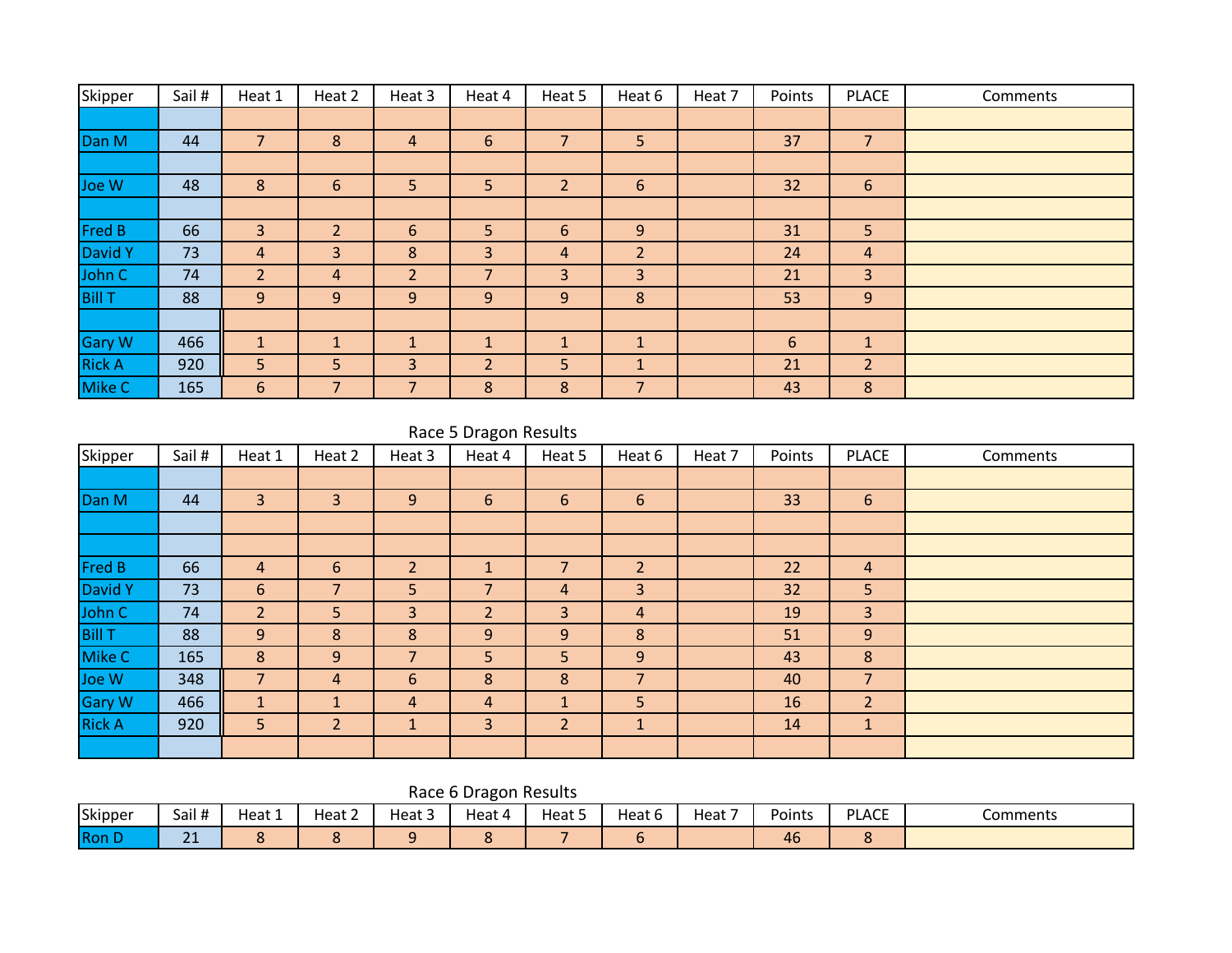| Dan M         | 44  | 5                        | ◠<br>3                   | $\mathbf{D}$<br>∠        | 9              | $\overline{4}$           | 4                        | 27 | 5              |         |
|---------------|-----|--------------------------|--------------------------|--------------------------|----------------|--------------------------|--------------------------|----|----------------|---------|
|               |     |                          |                          |                          |                |                          |                          |    |                |         |
| Tom P         | 49  | 9                        | 9                        | 8                        | ∍              | 9                        | 9                        | 51 | 9              |         |
| Fred B        | 66  | A                        | 4                        | 3                        | $\overline{2}$ | 6                        | 8                        | 24 | $\overline{4}$ | $1-st$  |
|               |     |                          |                          |                          |                |                          |                          |    |                |         |
| John C        | 74  | 3                        |                          | 6                        | 5              | 5                        | $\overline{\phantom{a}}$ | 28 | 6              |         |
| <b>Bill T</b> | 88  | 6                        | 5                        | $\overline{\phantom{a}}$ | 3              | 8                        | 5                        | 34 | $\overline{7}$ |         |
| Mike C        | 165 | $\overline{4}$           | ┻                        | 4                        | 4              | $\overline{2}$           | 3                        | 18 | $\overline{2}$ | $1-1st$ |
|               |     |                          |                          |                          |                |                          |                          |    |                |         |
| <b>Gary W</b> | 466 | $\overline{\mathcal{L}}$ | $\overline{\phantom{0}}$ | 5                        | $\mathbf{1}$   | $\overline{\phantom{a}}$ | $\overline{\phantom{a}}$ | 18 |                | $2-1st$ |
| <b>Rick A</b> | 920 | $\overline{\phantom{a}}$ | 6                        |                          | 6              | $\overline{3}$           | $\mathbf{1}$             | 24 | 3              | $2-1st$ |
|               |     |                          |                          |                          |                |                          |                          |    |                |         |

|               | Race 7 Dragon Results |                |                |                |                       |                |                |        |        |                |          |  |  |  |  |
|---------------|-----------------------|----------------|----------------|----------------|-----------------------|----------------|----------------|--------|--------|----------------|----------|--|--|--|--|
| Skipper       | Sail#                 | Heat 1         | Heat 2         | Heat 3         | Heat 4                | Heat 5         | Heat 6         | Heat 7 | Points | <b>PLACE</b>   | Comments |  |  |  |  |
| <b>Ron D</b>  | 21                    | 8              | 3              | 6              | $\overline{4}$        | 4              | 5              |        | 30     | 4              |          |  |  |  |  |
| Dan M         | 44                    | $\overline{4}$ | 6              | 5              | 6                     | 6              | 6              |        | 33     | 5              |          |  |  |  |  |
|               |                       |                |                |                |                       |                |                |        |        |                |          |  |  |  |  |
| Tom P         | 49                    | 6              | $\overline{7}$ | $\overline{7}$ | $\overline{7}$        | $\overline{7}$ | $\overline{4}$ |        | 38     | 6              |          |  |  |  |  |
| Fred B        | 66                    | $\mathbf{1}$   | 4              | $\overline{2}$ | $\mathbf{1}$          | 3              | $\overline{3}$ |        | 14     | $\overline{2}$ | $2-1st$  |  |  |  |  |
|               |                       |                |                |                |                       |                |                |        |        |                |          |  |  |  |  |
| John C        | 74                    | 9              | 9              | $\overline{4}$ | 5                     | 5              | $\overline{7}$ |        | 39     | $\overline{7}$ |          |  |  |  |  |
| <b>Bill T</b> | 88                    | $\overline{7}$ | 8              | 8              | 8                     | 8              | 8              |        | 47     | 9              |          |  |  |  |  |
| Mike C        | 165                   | $\overline{2}$ | $\overline{2}$ | 3              | 3                     | $\overline{2}$ | $\overline{2}$ |        | 14     | $\overline{3}$ | $0-1st$  |  |  |  |  |
|               |                       |                |                |                |                       |                |                |        |        |                |          |  |  |  |  |
| <b>Gary W</b> | 466                   | $\overline{3}$ | 1              | $\mathbf{1}$   | $\overline{2}$        | $\mathbf{1}$   | $\mathbf{1}$   |        | 9      | $\mathbf{1}$   |          |  |  |  |  |
| <b>Rick A</b> | 920                   | 5              | 5              | 9              | 9                     | 9              | 9              |        | 46     | 8              |          |  |  |  |  |
|               |                       |                |                |                |                       |                |                |        |        |                |          |  |  |  |  |
|               |                       |                |                |                |                       |                |                |        |        |                |          |  |  |  |  |
|               |                       |                |                |                | Race 8 Dragon Results |                |                |        |        |                |          |  |  |  |  |

| Skipper | Sail # | Heat 1 | Heat 2 | Heat 3 | Heat 4 | Heat 5 | Heat 6 | Heat 7 | Points               | <b>PLACE</b> | Comments |
|---------|--------|--------|--------|--------|--------|--------|--------|--------|----------------------|--------------|----------|
| Ron D   | 21     |        |        |        | -      |        |        |        | $\sim$<br><u>_ _</u> |              |          |
|         |        |        |        |        |        |        |        |        |                      |              |          |
|         |        |        |        |        |        |        |        |        |                      |              |          |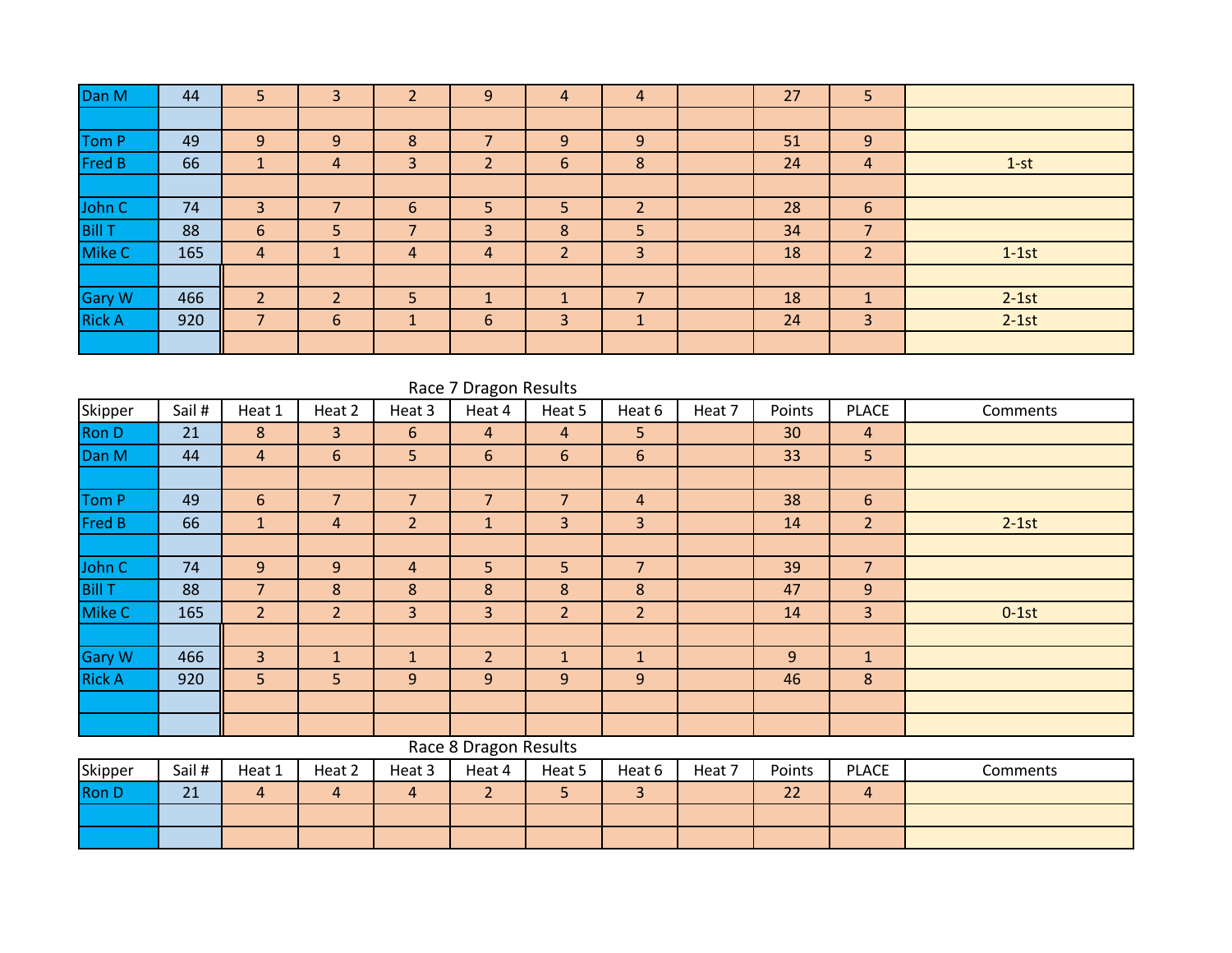| Tom P         | 49  |   |   | 6 |   | 6 |   | 40 |                     |  |
|---------------|-----|---|---|---|---|---|---|----|---------------------|--|
| Fred B        | 66  |   |   |   | 4 |   | 4 | 14 | C.<br>$\mathcal{L}$ |  |
|               |     |   |   |   |   |   |   |    |                     |  |
| John C        | 74  | 5 |   | 3 | 3 | э | ∍ | 18 | 3                   |  |
| <b>Bill T</b> | 88  | 6 | 6 | = | 6 |   | 6 | 38 | 6                   |  |
| Mike C        | 165 | 3 | 5 | 5 | 5 | 4 | 5 | 27 | 5                   |  |
|               |     |   |   |   |   |   |   |    |                     |  |
| <b>Gary W</b> | 466 |   |   | ີ |   | h |   | 9  |                     |  |
|               |     |   |   |   |   |   |   |    |                     |  |
|               |     |   |   |   |   |   |   |    |                     |  |
|               |     |   |   |   |   |   |   |    |                     |  |

|                  | Race 9 Dragon Results |                |                |                 |                |                |                |        |        |                |          |  |  |  |  |
|------------------|-----------------------|----------------|----------------|-----------------|----------------|----------------|----------------|--------|--------|----------------|----------|--|--|--|--|
| Skipper          | Sail #                | Heat 1         | Heat 2         | Heat 3          | Heat 4         | Heat 5         | Heat 6         | Heat 7 | Points | <b>PLACE</b>   | Comments |  |  |  |  |
|                  |                       |                |                |                 |                |                |                |        |        |                |          |  |  |  |  |
|                  |                       |                |                |                 |                |                |                |        |        |                |          |  |  |  |  |
|                  |                       |                |                |                 |                |                |                |        |        |                |          |  |  |  |  |
| Tom P            | 49                    | 5              | $\overline{2}$ | 3               | 4              | 6              | 5 <sup>5</sup> |        | 25     | 5              |          |  |  |  |  |
| Fred B           | 66                    | $\mathbf{1}$   | 4              | $\mathbf{1}$    | $\overline{3}$ | $\overline{4}$ | $\overline{3}$ |        | 16     | $\overline{2}$ |          |  |  |  |  |
|                  |                       |                |                |                 |                |                |                |        |        |                |          |  |  |  |  |
|                  | 74                    | $\overline{3}$ | $\mathbf{1}$   | 5               | $\overline{2}$ | $\overline{3}$ | $\overline{a}$ |        | 18     | 3              |          |  |  |  |  |
| John C<br>Bill T | 88                    | 6              | 6              | $6\overline{6}$ | 6              | 5              | 6              |        | 35     | 6              |          |  |  |  |  |
| Mike C           | 165                   | $\overline{4}$ | 5              | 4               | 5              | $\overline{2}$ | $\overline{2}$ |        | 22     | $\overline{a}$ |          |  |  |  |  |
|                  |                       |                |                |                 |                |                |                |        |        |                |          |  |  |  |  |
| Gary W           | 466                   | $\overline{2}$ | 3              | $\overline{2}$  | $\mathbf{1}$   | $\mathbf{1}$   | $\vert$ 1      |        | 10     | $\vert$ 1      |          |  |  |  |  |
|                  |                       |                |                |                 |                |                |                |        |        |                |          |  |  |  |  |
|                  |                       |                |                |                 |                |                |                |        |        |                |          |  |  |  |  |
|                  |                       |                |                |                 |                |                |                |        |        |                |          |  |  |  |  |

| <b>NALE TO DIAKUIT RESUITS</b> |         |        |        |        |        |        |        |        |        |              |          |
|--------------------------------|---------|--------|--------|--------|--------|--------|--------|--------|--------|--------------|----------|
| Skipper                        | Sail #  | Heat 1 | Heat 2 | Heat 3 | Heat 4 | Heat 5 | Heat 6 | Heat 7 | Points | <b>PLACE</b> | Comments |
| <b>Ron D</b>                   | 21<br>ᅀ |        |        |        |        |        | ⌒      |        | 28     |              |          |
| Dan M                          | 44      |        |        |        |        | 10     |        |        | 37     |              |          |
|                                |         |        |        |        |        |        |        |        |        |              |          |

#### Race 10 Dragon Results